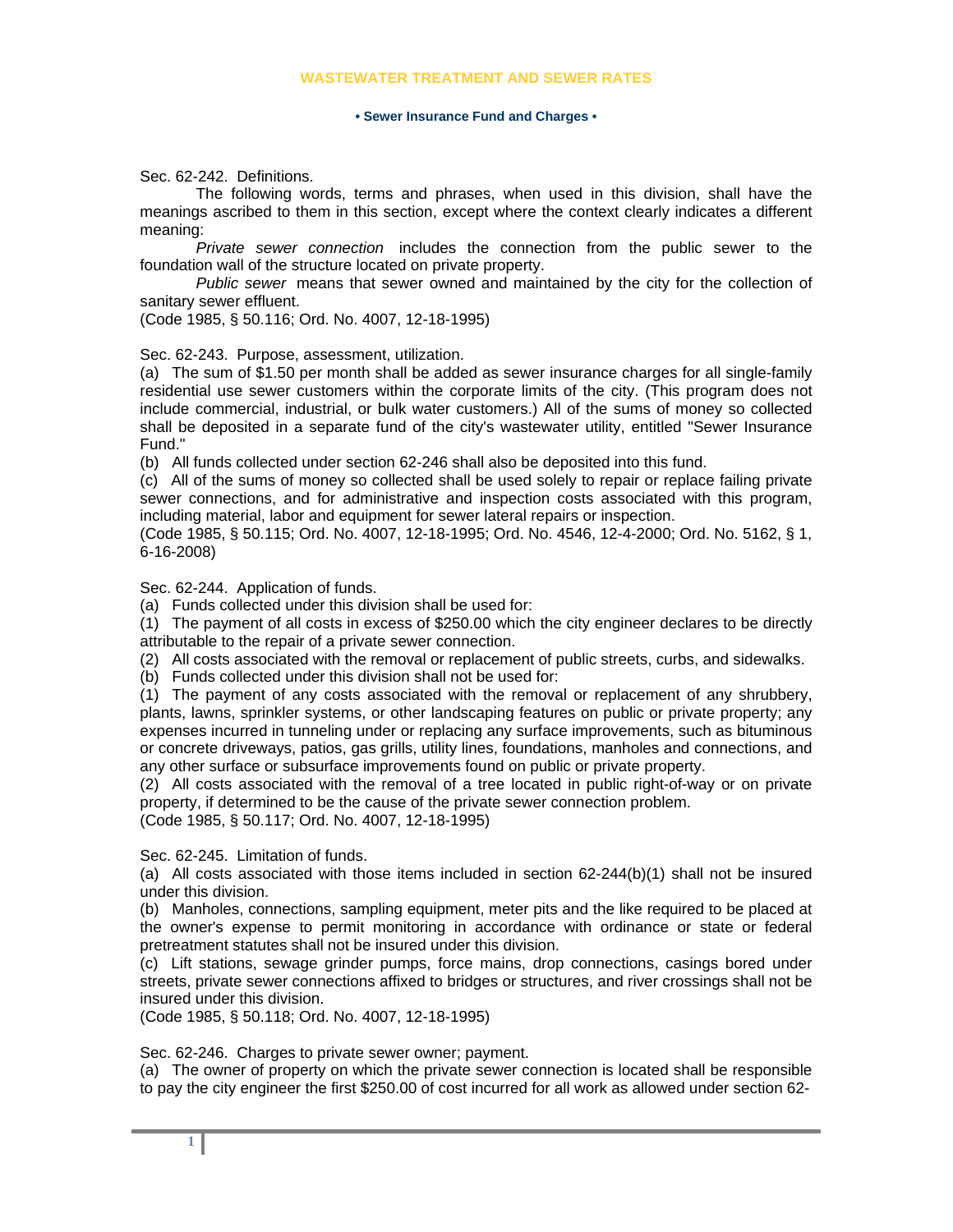244.

(b) Payment from the property owner shall be due to the sewer insurance fund prior to the initiation of any work.

(c) In cases of hardship or extreme emergency, the property owner may file an affidavit of hardship for review by the city engineer. If approved, payment will be due the city within 180 days of the date of invoice issued by the city engineer.

(Code 1985, § 50.119; Ord. No. 4007, 12-18-1995)

Sec. 62-247. Responsibility of private sewer owner.

(a) All private sewer connections under public or private property shall remain the full and sole responsibility of the private owner with regard to reaming, cleaning, and any other related maintenance required for their normal operation. All costs for cleaning shall be the owner's responsibility.

(b) All private sewer lines which lie behind foundation walls or building lines and all private sewer lines which may run between foundations or buildings, shall remain the sole responsibility of the private sewer owner.

(Code 1985, § 50.120; Ord. No. 4007, 12-18-1995)

Sec. 62-248. Application for utilization of funds; compliance with codes.

(a) Any private property owner who wishes to file a claim under this division shall:

(1) File a claim on the appropriate application form with the city engineer requesting an inspection of the private sewer connection to determine the need for repair or replacement;

(2) Sign a release furnished by the city engineer authorizing right of entry onto the affected private property for purposes of making repairs, and acknowledging the respective responsibilities of the city and the private owner in this matter; and

(3) Execute a payment agreement furnished by the city engineer, as approved by the board of public works and safety.

(b) All work performed on repair or replacement of a private sewer connection shall be in accordance with the provisions of article IV of chapter 101 and the miscellaneous standards as approved by the board of public works and safety.

(c) All reaming, cleaning, or rotorooter work used to determine the location of a break or obstruction in a private sewer connection shall be performed by a licensed plumber or a professional sewer cleaning firm.

(d) No claim for the repair of a private sewer connection will be honored unless the repair order has been authorized by the city and approved by the city engineer or his designated representative. The city will select a licensed, bonded sewer contractor for performance of private sewer connection repairs. The city engineer will be responsible for reviewing all unit charges for material and labor for each project prior to approval for payment.

(e) The city may elect to perform a video inspection of the building sewer lateral to determine the locations and extent of the blockage. If the structural integrity of the building sewer is determined to be acceptable, the cost for video inspection may be invoiced to property owner who shall clean the line in accordance with section 62-247.

(f) The city may elect to hire a sewer cleaning firm to attempt to verify the location and nature of the problem. If this firm is able to clean the sewer lateral with a blade and provide a one-year guarantee to the property owner, this cost will be the responsibility of the property owner. (Code 1985, § 50.121; Ord. No. 4007, 12-18-1995)

Sec. 62-249. Use of funds prohibited when account is delinquent.

The insurance for repair or replacement shall not be in force on any account if the charge for insurance is delinquent for more than 30 days when the application is filed. (Code 1985, § 50.122; Ord. No. 4007, 12-18-1995)

Sec. 62-250. Financial statement and report required.

(a) The controller shall submit to the board of public works and safety and common council a financial statement of the affairs of this fund on a monthly basis, which statement shall show the receipts for the year, as well as all expenditures.

(b) In addition to the monthly report, the city engineer shall file an annual repair list with the board of public works and safety and common council, detailing the following: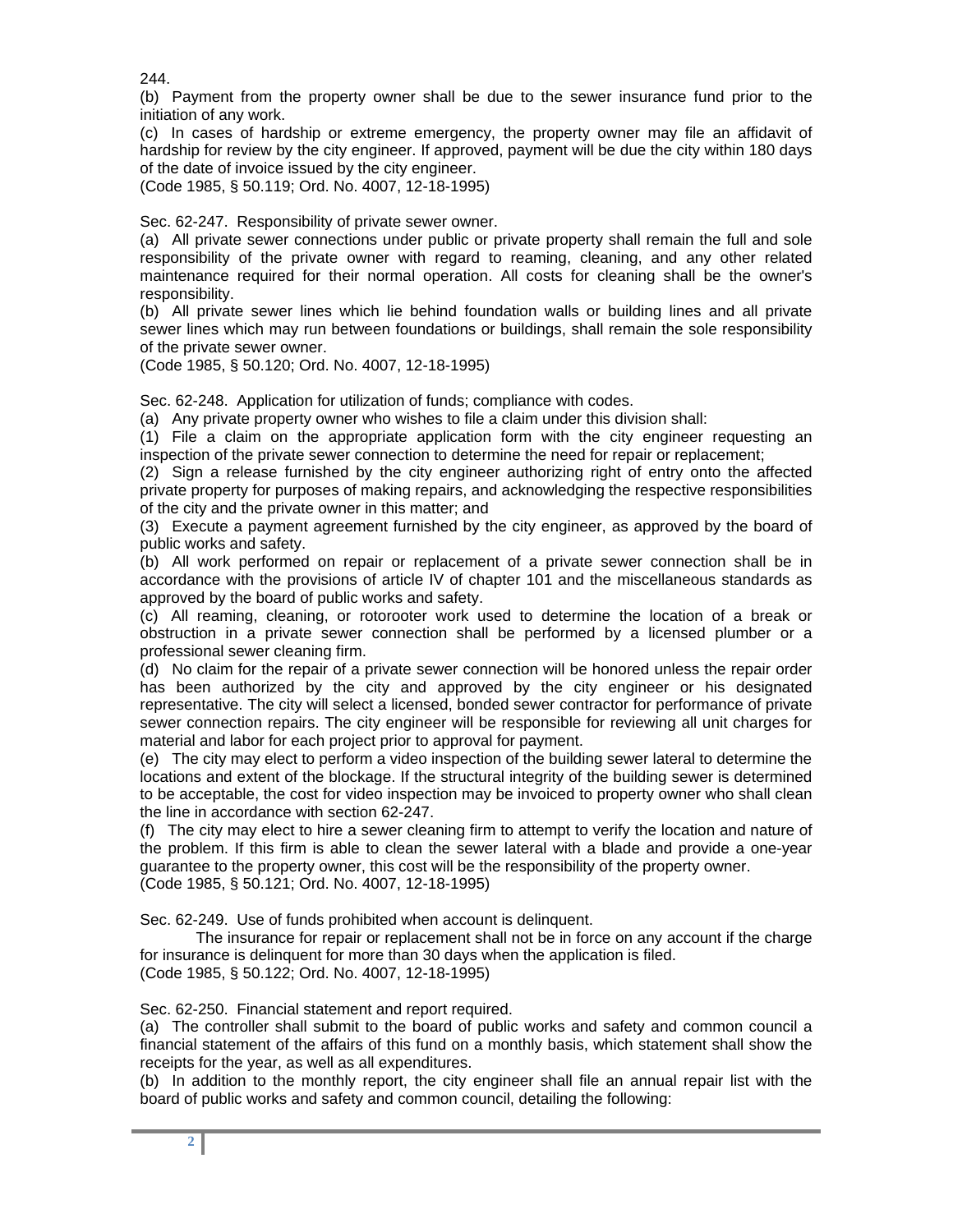(1) Name of property owner and location of sewer insurance repair (designated by the common address of the property); and

(2) Name of contractor who performed the sewer repair; and

(3) The amount of sewer repair with comments concerning the nature of repair.

(Code 1985, § 50.123; Ord. No. 4007, 12-18-1995)

Secs. 62-251--62-278. Reserved.

Sec. 62-218. Connection fees.

(a) The connection fees set out herein shall be over and above any or all costs or charges for the extension or construction of a sanitary sewer or making the physical connection from the lot to the sewer. If the fees have not been paid as required, the fees shall be collectable in the manner provided by appropriate law.

(b) In the event that a sewer connection is made from any lot, parcel of real estate, or building where there has been no previous direct assessment on the lot, parcel of real estate, or building for the sewer, then a connection fee shall be paid by the owner thereof to the city engineer at time of application, and there shall be a lien against the lot, parcel of real estate, or building until paid.

(c) If a direct assessment on the lot or parcel of real estate has been paid to the city for sanitary sewer main construction, then the connection charge portion of the connection fee may be waived.

(d) Where a property owner desires to connect to the city's wastewater system, the sum of the following fees shall apply and be the connection rate (these apply to taps, not sewer extensions):

(1) *Sewer collection system fee (retained by city).*

- a. The greater of:
- 1. \$248.00 minimum; or

2. Area.

(i) First 10,000 square feet: \$3.75 per 100 square feet;

(ii) Remainder: \$1.00 per 100 square feet; or

3. Frontage: \$3.75 per linear feet PLUS

b. \$0.40 per estimated gallon per day usage.

Single-family residences are estimated at 315 gallons per day. Estimated daily flows contributed to the sewer collection system from the proposed connection shall be based upon those uses shown in Table No. 6 of the state board of health bulletin S.E. 13 dated 1988 or its successor. If an establishment is not included in the table, the estimated wastewater flows shall be determined by the city engineer, based upon water usage data from similar facilities and input from the developer.

(2) *Treatment plant capacity fee (retained by POTW).* The treatment plant capacity fee is \$0.59 per estimated gallon per day usage. (Single-family residences are estimated at 315 gallons per day. Estimated daily flows contributed to the wastewater treatment plant from the proposed connection shall be based upon these uses as shown in Table No. 6 of the state board of health bulletin S.E. 13 dated 1988 or its successor. If an establishment is not included in the table, the estimated wastewater flows shall be determined by the city engineer, based upon water usage data from similar facilities and input from the developer.)

(3) *Connection fee (retained by city).*

a. \$234.00 for standard six-inch sewer connection;

b. Large connections shall be calculated based on the ratio of the area of the connection to the area of a six-inch connection in accordance with following schedule:

| 8-inch  | $=$ | \$416.00 |
|---------|-----|----------|
| 10-inch | $=$ | 650.00   |
| 12-inch | $=$ | 936.00   |

TABLE INSET:

(e) For residential buildings consisting of four or fewer dwelling units per building, located within the corporate limits of the city.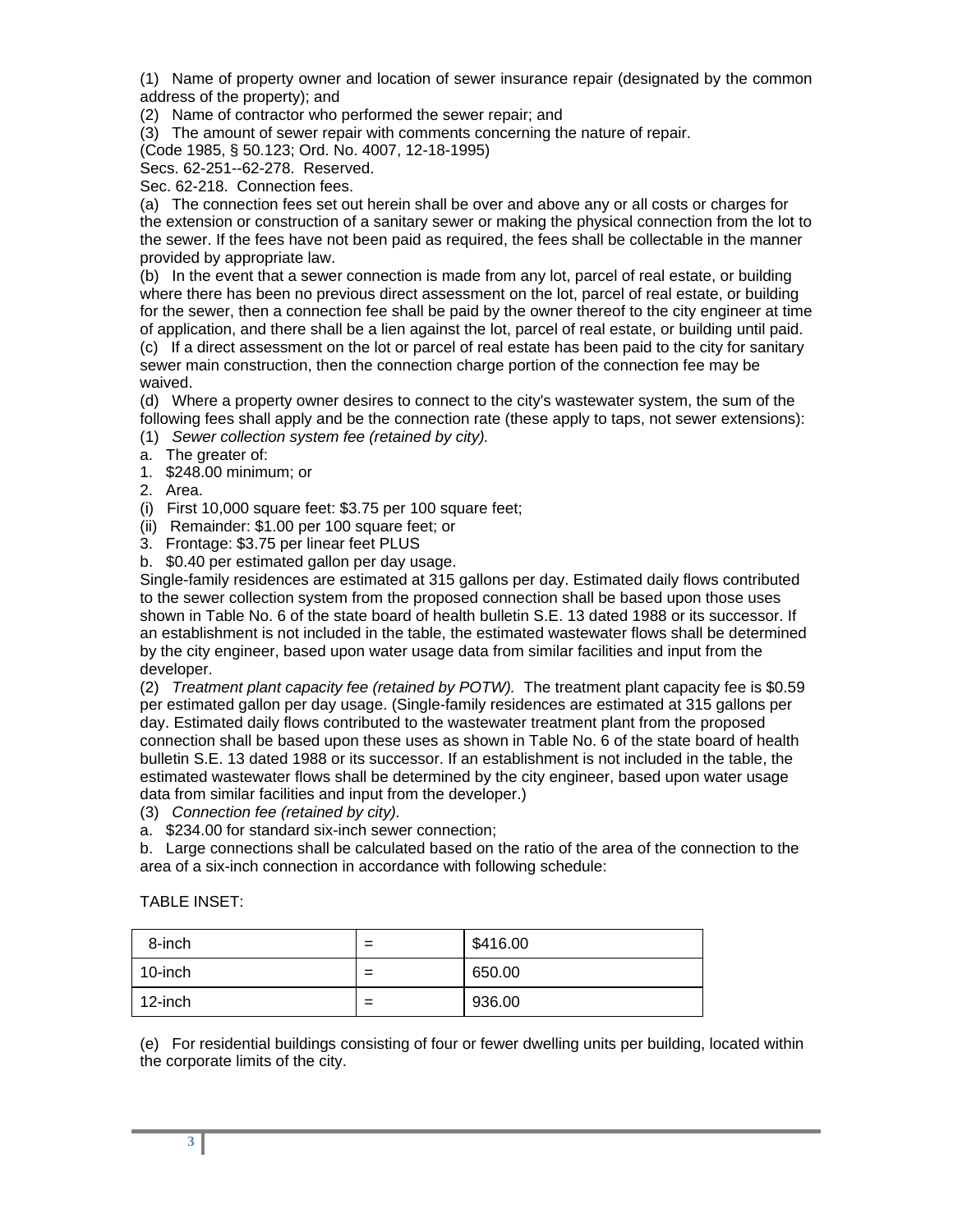(1) The sewer collection system fee in subsection (d) of this section shall be limited to \$200.00

for each sewer connection, so long as said residential buildings were constructed prior to March 1, 1996. Said fee limit shall expire within one year of the availability of a sewer connection to said dwelling unit.

(2) The treatment plant capacity fee in subsection (d) of this section shall be waived, so long as said residential buildings were constructed prior to March 1, 1996. Said waiver of fee shall expire within one year of the availability of a sewer connection to said dwelling unit.

(3) The standard six-inch connection fee in subsection (d) of this section shall be waived.

(Code 1985, § 50.100; Ord. No. 4007, 12-18-1995; Ord. No. 4072, 7-15-1996; Ord. No. 4112, 11- 18-1997; Ord. No. 4857, § 1(50.100), 7-6-2004)

Sec. 62-219. Permit and inspection fees.

(a) Administration and inspection charge for single tap.

(1) Tap without accessories, \$50.00 per connection.

a. Administration (city), \$15.00.

b. Inspection (POTW), \$35.00.

(2) Tap with accessories (grease trap, sand interceptor, manhole, etc.), \$85.00 per connection.

a. Administration (city), \$15.00.

b. Inspection (POTW), \$70.00.

(b) For all sanitary sewer construction, a construction inspection fee of \$0.25 per linear foot shall be paid to the city engineering department at the time of permit application for deposit in the wastewater department of the city utilities.

(c) All newly constructed sanitary sewers eight inches or larger shall be video inspected by the city sewer maintenance department or its authorized agent. Fees for video inspection shall be paid to the city engineering department at the time of permit application for deposit in the wastewater department of the city utilities in accordance with the following schedule:

(1) 1,000 linear foot minimum . . . \$550.00

(2) 1,000 linear foot and greater, per linear foot . . . 0.55

Projects or services performed for governmental units may be exempt from these fees. (Code 1985, § 50.101; Ord. No. 4007, 12-18-1995; Ord. No. 4072, 7-15-1996; Ord. No. 4857, § 1(50.101), 7-6-2004)

Sec. 62-220. Private sewage treatment or disposal system construction application.

(a) A private sewage treatment system (septic system) shall not be permitted on any property within 300 linear feet of a sanitary sewer (section 62-47). If such a system is constructed beyond 300 feet from a sanitary sewer, a construction application shall be obtained from the city engineering department (section 62-71). At the time the application is filed, an administration fee shall be paid. These fees shall be over and above any or all costs for inspection and installation. (b) Fees.

(1) Residential . . . \$25.00

(2) Commercial/industrial . . . 50.00

(Code 1985, § 50.102; Ord. No. 4007, 12-18-1995; Ord. No. 4857, § 1(50.102), 7-6-2004)

Sec. 62-221. Industrial wastewater discharge permit fees (POTW).

(a) Prior to connecting to or discharging to the POTW, all users discharging industrial waste shall apply for a wastewater discharge permit. Wastewater discharge permits must be renewed every five years. Any industry so required to obtain a wastewater discharge permit shall pay a wastewater discharge permit fee as shown in the table below every five years to the city wastewater utility. This fee includes all annual permit reviews, site inspections and industrial user self-monitoring report reviews. Industries which are required to monitor more than one point of discharge to the city's sewer system shall pay a discharge monitoring fee as shown in the table below for each additional point of discharge per five-year period.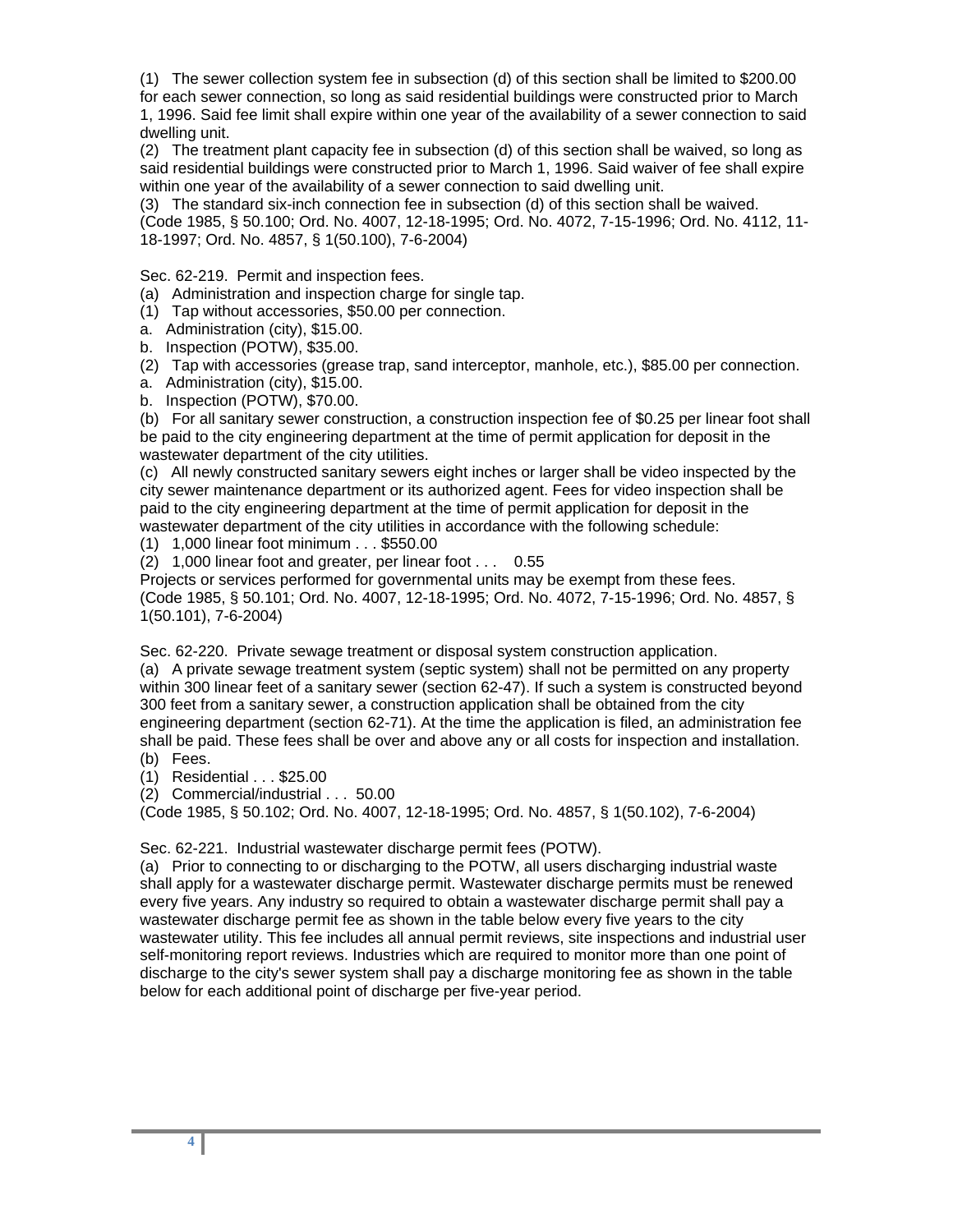TABLE INSET:

|                                                  | Prior to<br>7/1/2006 | 7/1/2006 and<br>Thereafter |
|--------------------------------------------------|----------------------|----------------------------|
| Five-year wastewater discharge<br>permit fee     | \$600.00             | \$738.00                   |
| Five-year wastewater discharge<br>monitoring fee | 450.00               | 553.50                     |

(b) The following industrial wastewater discharge permit fees are in addition to the rates and charges set forth in division 6 of this article and shall be paid by all wastewater discharge permit holders in accordance with the following average monthly flow table: TABLE INSET:

|                         | Charges Per 100 Cubic Feet of Flow |                         |  |
|-------------------------|------------------------------------|-------------------------|--|
|                         | Prior to 7/1/2006                  | 7/1/2006 and Thereafter |  |
| First 80,000 cubic feet | \$0.2424                           | \$0.2982                |  |
| Next 120,000 cubic feet | 0.1814                             | 0.2231                  |  |
| Next 200,000 cubic feet | 0.1218                             | 0.1498                  |  |
| Over 400,000 cubic feet | 0.0610                             | 0.0750                  |  |

(Code 1985, § 50.103; Ord. No. 4007, 12-18-1995; Ord. No. 4072, 7-15-1996; Ord. No. 4857, § 1(50.103), 7-6-2004)

Sec. 62-222. Industrial wastewater discharge fees; nonpermit holders.

Any industrial or commercial user not required to obtain a discharge permit pursuant to section 62-221 who has an average flow of more than 1,000 gallons, or approximately 134 cubic feet per day flow (usage) shall be charged in accordance with the following schedule: TABLE INSET:

|                         | Charges Per 100 Cubic Feet of Flow |                         |  |
|-------------------------|------------------------------------|-------------------------|--|
|                         | Prior to 7/1/2006                  | 7/1/2006 and Thereafter |  |
| First 80,000 cubic feet | \$0.1218                           | \$0.1498                |  |
| Next 120,000 cubic feet | 0.0920                             | 0.1132                  |  |
| Next 200,000 cubic feet | 0.0610                             | 0.0750                  |  |
| Over 400,000 cubic feet | 0.0311                             | 0.0383                  |  |

These fees are in addition to the rates and charges set forth in division 6 of this article. (Code 1985, § 50.104; Ord. No. 4007, 12-18-1995; Ord. No. 4072, 7-15-1996; Ord. No. 4857, § 1(50.104), 7-6-2004)

Sec. 62-223. Hauled liquid waste charges (POTW).

In order to discharge any domestic hauled liquid wastes to the POTW, a hauler shall obtain an annual permit for each vehicle from POTW at a fee of \$120.00 per calendar year. Domestic hauled liquid waste and septic waste discharged to the POTW shall be governed by policies and procedures established by the authority and subject to a charge per discharge, based on the full capacity of the septic hauling vehicle, of \$59.00 per 1,000 gallons, or \$0.059 per gallon subject to standard rates plus any and all appropriate surcharges.

(Code 1985, § 50.105; Ord. No. 4007, 12-18-1995; Ord. No. 4857, § 1(50.105), 7-6-2004)